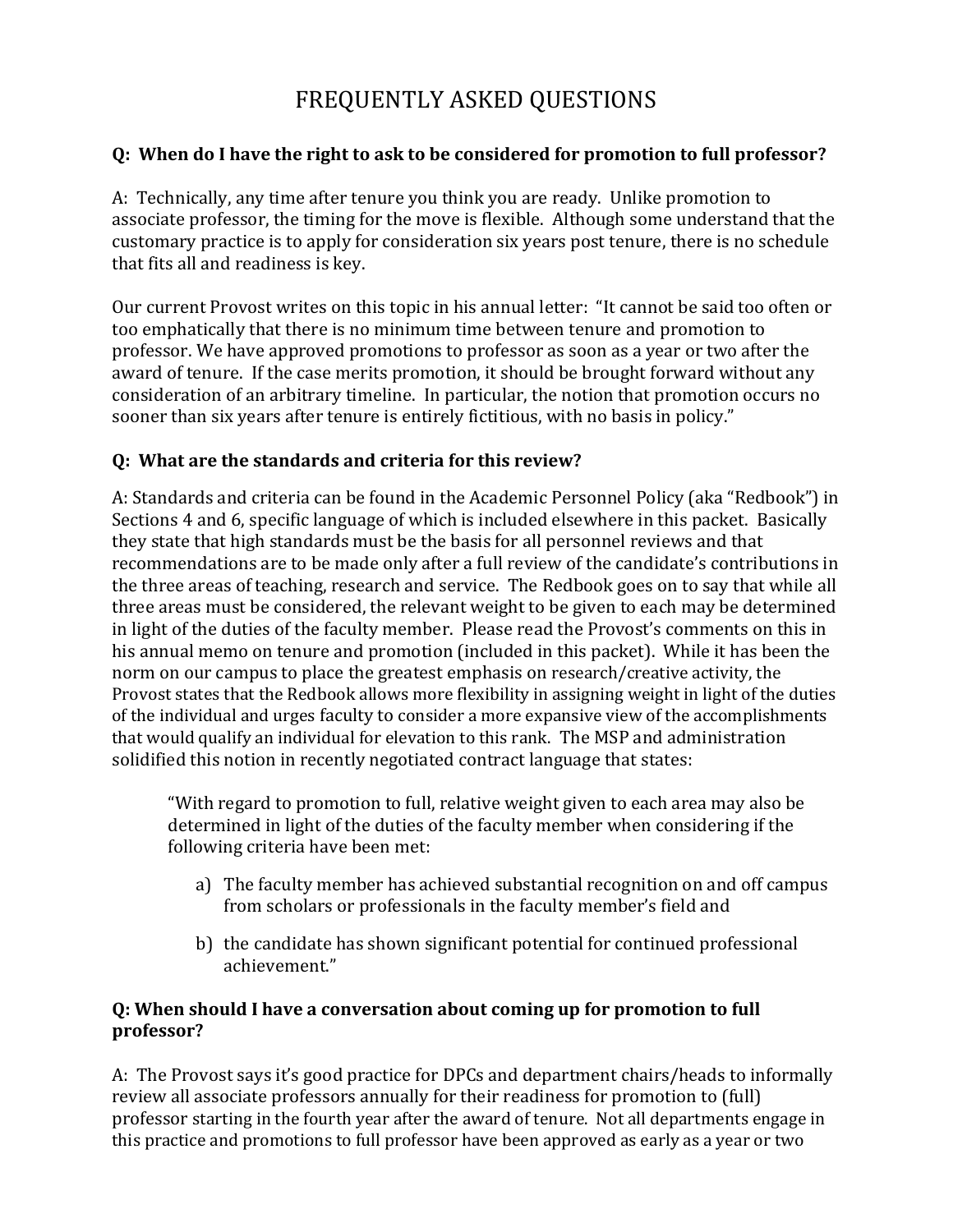after the award of tenure so we suggest having conversations with your chair and trusted colleagues on a regular basis after you are tenured to check in on your progress. It's also a good idea to get elected to your PC during a year when you know a promotion to full case will be going forward. This allows you to see first-hand how your department evaluates a candidate for this promotion. Once you feel you are ready to come up, talk to your chair and ask others to look at your CV as well. Should you decide to go forward, you should talk about the process with your chair well in advance of the deadline for submitting materials for your external referees to review (normally May 1st before your review year).

#### **Q: What if I don't get the "green light" from my chair/colleagues but I still feel that I am ready to come up for promotion?**

A: Come to MSP and talk with us about this! We have counseled many faculty members on this very topic. The advice you are receiving from your department may in fact be appropriate given your progress but the reality is sometimes a faculty member may not have support for reasons that have nothing to do with whether or not you are ready. It's important to talk with us when you feel this may be the case and to realize that you can move ahead with the review even if your department is urging you to wait.

### **Q: How is this review different from tenure?**

A: The standards are different (see Section 4.6 of the Redbook) and there is no requirement that you show convincing evidence of excellence in at least two, and strength in the third, in the three areas of teaching, research and service. Also, while recommendations are based on contributions in each of the three areas, there's no need for PCs to take a vote on each of them as is the case with tenure reviews. Furthermore, only tenure cases need to go to the Board of Trustees for approval. In promotion to full, the decision resides with the Provost. Finally, and perhaps most important, this is not an upor-out review. If you are not successful the first time you come up for promotion to full professor, you can be reviewed again.

#### **Q: Must external letters writers be full professors? Are there requirements about the makeup of letter writers?**

A: There is no requirement about the makeup of letter writers. What's important is that you choose individuals whose standing in the field/discipline is such that their assessment of your work will be given weight by the internal reviewers (DPC, Dept. Chair/Head, etc.). While rank is an indicator of the standing of a particular referee, it is not the only one and you may have good reason for choosing an individual at a lower rank or a professional in the field. Other indicators include the reviewer's accomplishments and recognition in the particular discipline or in the department or institution where they are employed. It is important for you to work with your department chair/head to be sure the descriptions concerning the standing of the external reviewers is clear to those outside the department and so they can understand the weight those individuals should be given in the assessment of your work.

It's important to mention that there is absolutely no requirement to have international letter writers; this is an urban legend on this campus that in order to be promoted to full professor you must have an international reputation. The standards make clear that this is